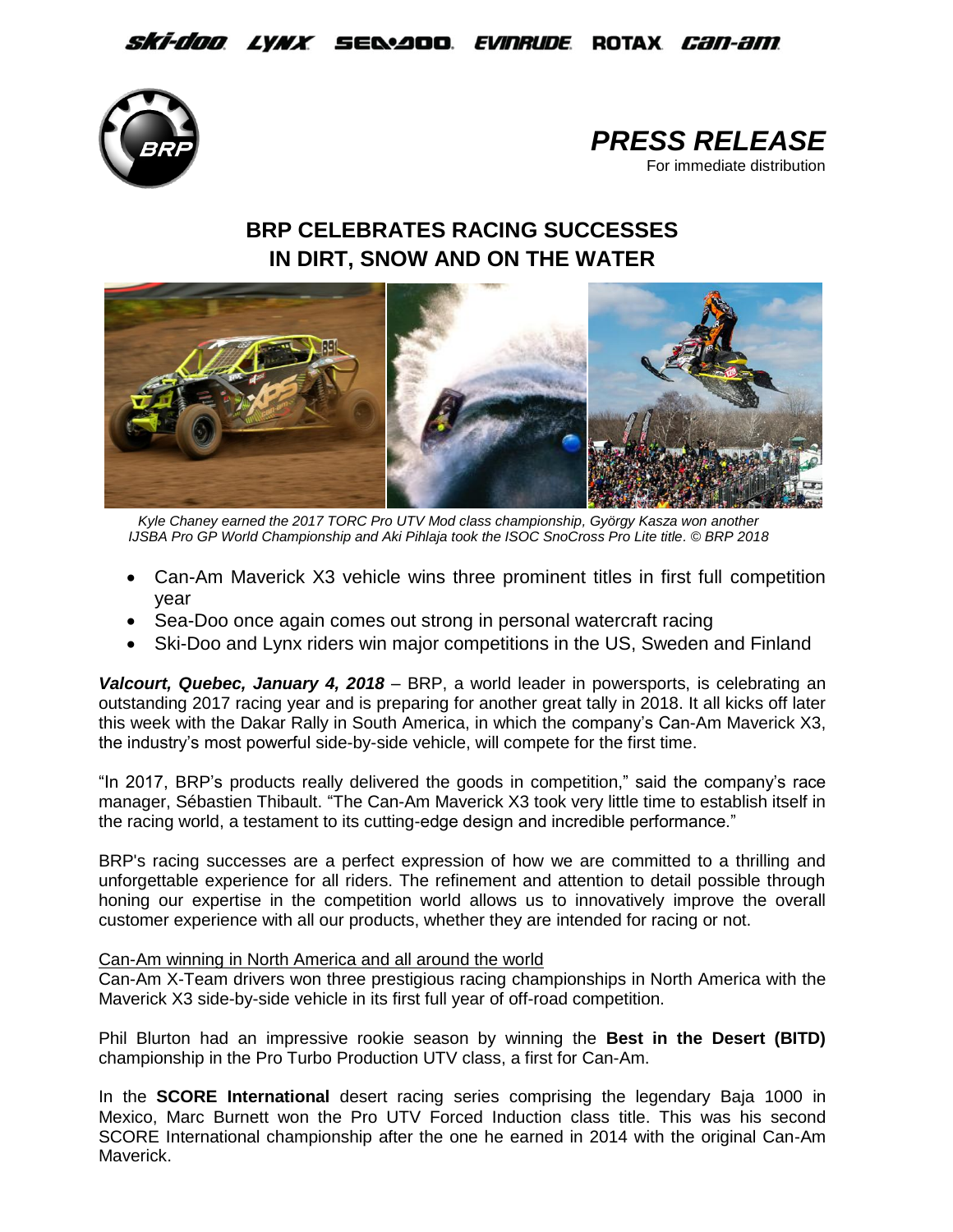Kyle Chaney also had a banner year with the Maverick X3, winning the 2017 **TORC (The Off-Road Championship)** championship in the Pro UTV Mod class.

The Can-Am Maverick X3 made its mark elsewhere in the world in 2017, winning major races in several countries, including these:

- In France, Anthony Jurado came on top at the **Mondial du Quad**, a 12-hour endurance race held in Pont-de-Vaux.
- In Brazil, all rounds of the two national rally series, **Baja** and **Cross-Country**, were won by racers driving Maverick X3 vehicles. At only 21 years old, Can-Am ambassador Bruno Varela took the Baja title and won the seven-day **Rally dos Sertões**, the country's most gruelling. This is the fifth year that Can-Am is winning this hard-fought competition.

In ATV action, Kevin Cunningham won his second consecutive 4x4 Pro class championship on his Can-Am Renegade X xc 1000R at the **Grand National Cross Country (GNCC)**. Can-Am racers won all the 4x4 Pro class championships since the introduction of this category in 2014.

Considered one of the toughest ATV competitions in the world, **Hunt the Wolf** in Romania has an "Extreme" category which Radu Lungu won on a Can-Am Renegade 1000. Most participants in this race were riding Can-Am ATVs. In Germany, Marko Sturm earned two major titles on his Can-Am Renegade.

#### Another strong year for Ski-Doo and Lynx in snowmobile racing

On the snow, Ski-Doo more than held its own. Ski-Doo X-Team racers won five of the seven **International Series of Champions (ISOC) SnoCross** titles in the United States. Aki Pihlaja took the championship in the Pro Lite category while Hunter Patenaude won in the Sport category, Kurt Bauerly in the Pro AM Plus 30 category and Jordan Lebel in the Junior 10-13 and Transition 8-12 categories.

In Sweden, Adam Renheim won both the **Clash of Nations** and the **FIM Snowcross World Championship** with Ski-Doo. All top six positions at the latter event were held by Ski-Doo and Lynx snowmobile riders. At the **Arctic Cat Cup**, Lynx racers swept the podium. Viktor Hertén won this snowcross race and two more in Finland.

#### Sea-Doo remains on top in personal watercraft racing

On the water, the Sea-Doo X-Team extended its dominance to a record seven consecutive years in the two premier classes of the **IJSBA (International Jet Sports Boating Association) Pro World Championship**. Kuwait's Mohammed Burbayea captured his first Pro Open championship aboard his Sea-Doo RXP-X while Hungary's György Kasza added to his long title list by finishing atop the Pro GP class. In the Pro Women class, Kylie Elmers won another championship.

At the **UIM-ABP Aquabike World Championship** held in Europe and the Middle East, Sea-Doo rider Yousef Al Abdulrazzaq from Kuwait won the Runabout GP1 title for the fourth time.

For BRP, 2018 is promising to be another great year in the racing world. Even more Can-Am Maverick X3 drivers will take part in competitions worldwide. Ski-Doo just launched its REV Gen4 snowmobile platform on the circuit. And Sea-Doo will have a full year of watercraft racing with the game-changing  $ST<sup>3</sup>$  hull.